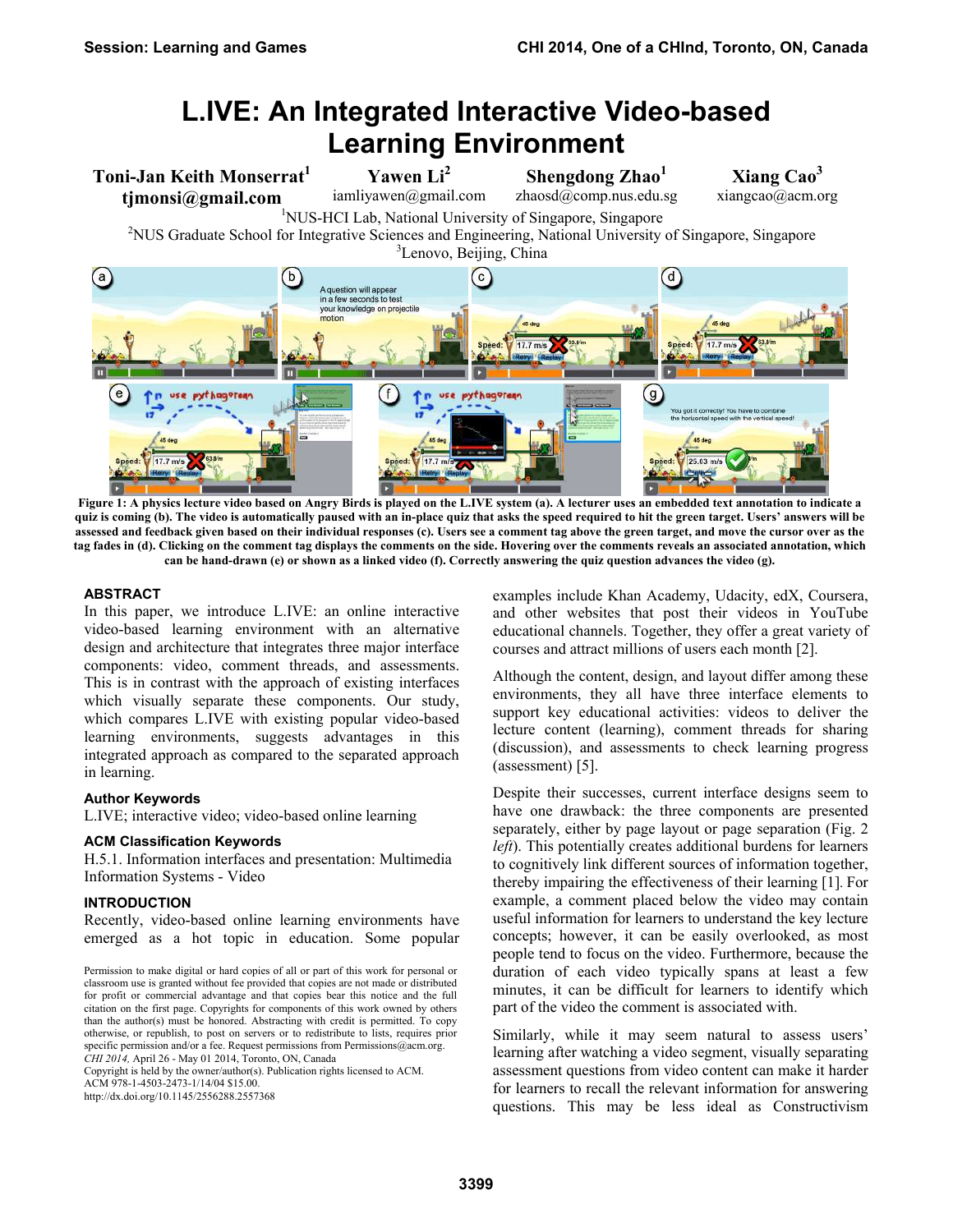suggests that it is beneficial to allow learners to explore and access relevant information "just-in-time," so they can better construct mental images for enhanced learning [4].



**Figure 2: Current video-based learning environments visually separate the video, comments, and assessments (left). L.IVE tightly integrates the three components (right).**

Therefore we propose an alternative design to visually integrate comment threads and assessment questions tightly with the video. We created the L.IVE (Integrated Interactive Video-based Environment for Learning) prototype to test the potential benefit of the proposed integrated approach as compared with the current separated approach. Our evaluation of 18 participants indicated that they learned more efficiently with the L.IVE integrated approach than with the baseline approach: participants showed 20% greater scores, measured as post-test performance compared with pre-test performance, when they experienced content with L.IVE. Our postexperimental questionnaire also indicated that most participants preferred the integrated approach as compared with the separated approach.

The concept of adding either comment thread or assessment to videos is not new. However, based on our analysis, users' benefit may be maximized when both comment thread and assessment are tightly integrated with the video. We developed L.IVE, the first system and design to integrate all three components and apply them in the context of online video-based learning. Further, we also contribute an architecture to facilitate the implementation of this integrated design on the web, where video-based learning systems are becoming increasingly popular. Finally, we conducted the first empirical evaluation to reveal the potential benefits of this integrated design for online video-based learning.

## **RELATED WORK**

Numerous works have added various types of interactive elements in videos. Due to space constraints, we can only list a few representative ones. The Hvet Design [11] used links in videos to external information to improve user learning. NoteVideo reverse-engineered the video to convert visual glyphs of lecture notes into clickable links to make it easier for learners to access the different parts of video and has shown the new interface improves various learning tasks [9]. CWaCTool implemented in-place annotations and comments in video for sharing and discussing annotated information [10]. In-place annotation and in-context comment threads have also been tried in documents [12]. In addition, learning assessments have been included as part of games [3], and most recently be experimented in video [6].

While the previous work has provided inspirations, there has not been an attempt to integrate the three components of online video-based learning environment together. Furthermore, there hasn't been a formal evaluation to reveal the potential benefits/drawbacks of such integrated approach for learning and education, hence providing motivation for our work.

#### **L.IVE SYSTEM**

Our vision for the L.IVE system is for it to be an interactive video player that allows users to view lecture video, discuss with both the teaching staff and peers, and assess their learning within or in close proximity to the video itself. The goal is to tightly connect information presented from the different sources to provide an enriched, holistic learning experience.



**Figure 3. An overview of the l.ive system** 

Figure 1 illustrates an example of using the L.IVE system in a physics lecture on projectile motion. As in the example in the figure, educational information is often presented in three main formats: video, comment threads, and assessments. Though used somewhat differently, all three are equally important in working together to enhance the user's ability to learn efficiently. Existing systems separates these elements and may hamper with the user's ease of learning of abstract and complex information. Thus, there is a need for an interface design and underlying software architecture to support integrated organization and presentation of information that connects the three source components and allow users to easily interact with them.

#### **System Implementation and Architecture**

We constructed a data structure to organize the different interactive elements based on their spatial and temporal relationships to the video as well as their logical relevance to the lecture content. This hierarchy of information is described in two files called the *Interactive Video File Descriptor* (Fig. 3a) and the *Comment Thread Descriptor* (Fig. 3b). Both are JSON documents that are based on SIVA's interactive video XML document design but are modified to allow in-place objects in video rather than at pre-defined places (top, bottom, left, right) [8].

#### *Interactive video file descriptor*

The file descriptor defines four types of entities: a list of scene objects, a list of embedded objects, a separate list for action triggers, and a link to a comment thread descriptor (Fig. 3). *Scene Objects* (Fig. 3d) define the main videos (Fig. 1a) and their starting and ending times and can be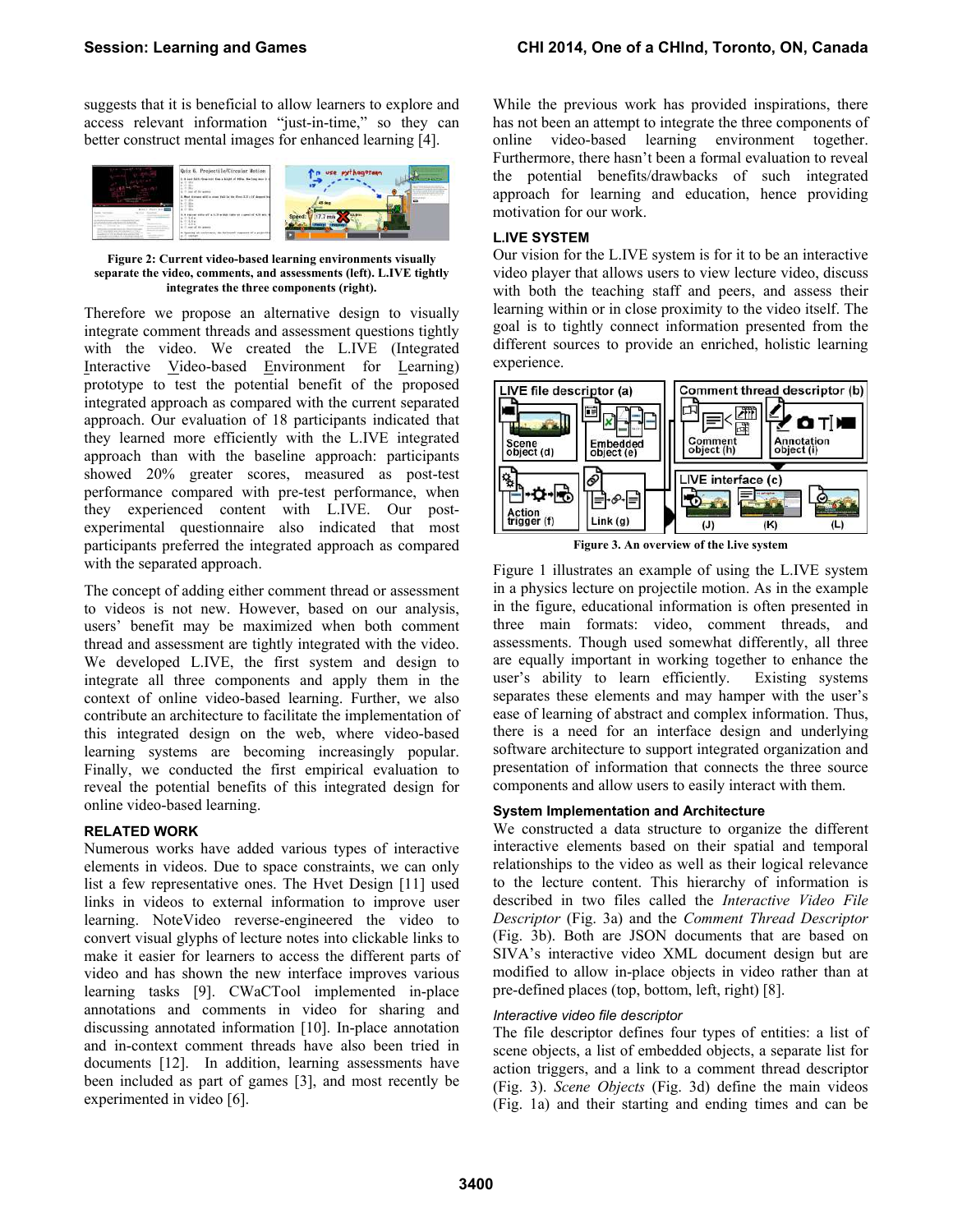linked to each other to provide a seamless flow to create one integrated timeline. *Embedded Objects* (Fig. 3e) define integrated interactive elements such as assessment forms, buttons for navigation, and additional in-place information (i.e., texts, sub-videos, and images, see Fig. 1b). They have a starting time of appearance and an ending time of appearance. The location of the element in the video space is defined by its x and y coordinates. *Action Triggers* (Fig. 3f) links to events, like showing or hiding interactive elements, are encapsulated in an action trigger's data definition. User interactions on elements will usually call these action triggers to issue a change in the interface. Link *(*Fig. 3g) is a vector that points to a separate comment thread descriptor for the L.IVE interface to load.

#### *Comment thread file descriptor*

All user annotations and comment threads are encapsulated in a separate file called a *Comment Thread Descriptor* (Fig. 3b). The separation of the comment thread descriptor and the interactive video file descriptor allows users to share the interactive video with their peers without copying the comment threads of the original interactive video. A comment thread descriptor contains a list of comment objects and annotation objects. Comment object is either a comment thread starter or a reply to a comment (Fig. 3h). A comment thread starter type has data connecting it to a scene object and holds x and y coordinate and a timestamp of the video. This visually integrates it to the video. A comment reply is connected to another comment data object, creating a comment thread. Annotation object is a user-created in-video annotation encapsulated in an annotation object (Fig. 3i) and is connected to comment data. Each annotation object can be any of these types depending on their encapsulated object data: free-hand drawing, text, image, or video. The annotation object's location is defined by its x and y data coordinates.

The system is implemented using three main web technologies: HTML5, Cascading Style Sheets (CSS), and Javascript (with JQuery 1.8 Library and JSON), which are responsible for the structure, style, rendering, and interactivity of all objects and action triggers in the L.IVE interface. The current mechanism of authoring a L.IVE video is through manually editing the markup language in a text editor. The WYSIWYG interface for authoring the L.IVE video is in current development.

#### **USER STUDY**

To evaluate our design, we performed an experiment to test the L.IVE interface and compare it with a current videobased online learning interface (baseline) (Fig. 2) to investigate any potential differences in their abilities to facilitate learning.

*Participants*: Eighteen participants (6 females), ranging in age from 20 to 29 years were recruited from within the university community to take part in the experiment. 15 of them have previous experience with existing online videobased learning environments.

*Apparatus*: The study was conducted using a desktop computer running on Windows 7 OS with the usual mousekeyboard input. The L.IVE system's implementation was as previously described. The baseline system was implemented using HTML5, CSS, and JavaScript.

*Task and stimuli*: Two 10-minute biology videos from Khan Academy were selected as the lecture videos<sup>1</sup>. Each video has 10 comments and 3 assessment quizzes. All comments were selected from the existing comment threads on these videos from Khan Academy. We made some modifications to the comments by removing unrelated posts and answered some questions with text explanations and/or links to external information and videos. We also added x and y coordinates to fix appearance of linked videos on the L.IVE interface. The structure and appearance of comments for both conditions were the same. We also developed the assessment quizzes. Because assessments were not embedded in the baseline, they were implemented in the usual way: after every 2-3 minutes of a video segment, the users were taken to another page to complete the assessment. The timing of the assessment in the baseline is the same as in L.IVE.

*Design and procedure*: A within-participant design was used. Each participant watched both videos (v1, v2) using both interfaces (L.IVE, baseline). The order of the interfaces was counter-balanced while the order of the videos remained the same (e.g., participant 1 watched v1 using L.IVE, then watched v2 using baseline; participant 2 watched v1 using baseline, then watched v2 using L.IVE).

To measure the knowledge gain, for each video, a 10 question pre-test (before watching) and a 10-question posttest (after watching) were administered to each participant. The two sets of questions tests the same type of knowledge but were asked in slightly different ways (i.e. one question would be asked in identification form with a why question after, and the other question would be in essay form. The difference in the number of questions answered correctly in the pre- and post- tests was recorded. After they finished watching both videos using the two interfaces, participants shared their preferences and experience in an interview.

Before the experiment, participants were asked to spend about 2 minutes each to familiarize with the two interfaces. Each participant performed the entire experiment in one sitting, including breaks, in approximately 1 hour.

#### **RESULTS**

Two tailed t-Tests with 5% alpha-level revealed that there was a significant effect of interface type on difference of pretest and post-tests scores. The percentage scores of participants using L.IVE interface (54.21%, pre-test score=.41, post-test score=8.3, gain=7.89) was significantly higher than when using the baseline interface  $(44.36\%$ , pre-

l

 $1$  v1) http://bit.ly/14iSTFS

v2) http://bit.ly/15CQ3wB